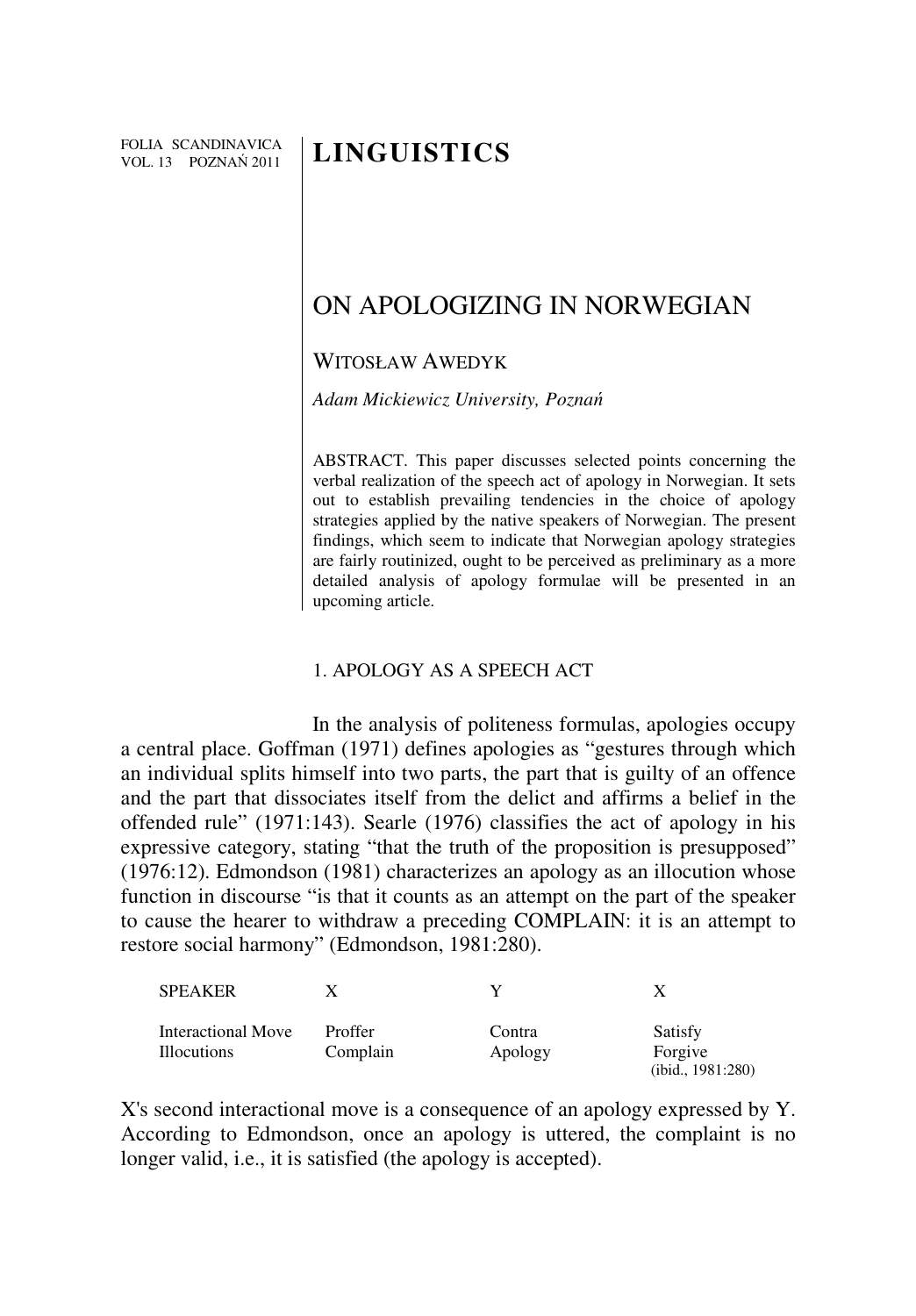Remedial work of an apology, whose function is "to change the meaning that otherwise might be given to an act, transforming what could be seen as offensive into what can be seen as acceptable. This change seems to be accomplished, in our Western society at least, by striking in some way at the moral responsibility otherwise imputed to the offender" (Goffman, 1971:109). The remedial work, according to Goffman (1971), can be accomplished in human interaction by means of accounts, requests and apologies.

Fraser's (1981) characterization of an apology is two-dimensional; firstly, he perceives an apology in terms of what is assumed "to be the beliefs held by the person apologizing"; secondly, "what must actually be conveyed for an apology to come off" (1981:260).

An apology is "a type of speech act Austin (1962) claimed could be performed by invoking the appropriate formula under the appropriate circumstances" (ibid.:261).

### 2. FELICITY CONDITIONS FOR A SUCCESSFUL APOLOGY

Every illocutionary act, in order to be successful must be performed pursuant to conventions existing in a given speech community. To observe these conventions, certain criteria need to be satisfied. Searle (1969) refers to these criteria as 'felicity conditions' necessary for a successful performance of an illocutionary act. In standard communication, interactants follow felicity conditions automatically. Any departure from these necessary felicity conditions is acceptable when, for example, the illocutionary effect is meant as a joke.

Fraser (1981) writes that "an apology may be performed just in case two basic conditions are met: first, the speaker acknowledges responsibility for having performed some act; and second, the speaker conveys regret for the offence which came about as a result of the commission of the act" (Fraser, 1981:262). He also claims that "to apologize is to do two things: take responsibility for an offensive act, and express regret for the offense committed, though not necessarily for the act itself" (ibid.:262). Fraser further adds that the reason for a person to express an apology is that "the individual feels genuinely regretful for his actions and wants to set things right by taking responsibility and expressing regret" (ibid.:265).

#### 3. GENUINE AND RITUAL APOLOGY

In the studies on the nature of the speech act of apology, two types of apology have been arrived at: genuine and ritual. Fraser (1981) writes "that it is very difficult to differentiate between the genuine and ritual apology in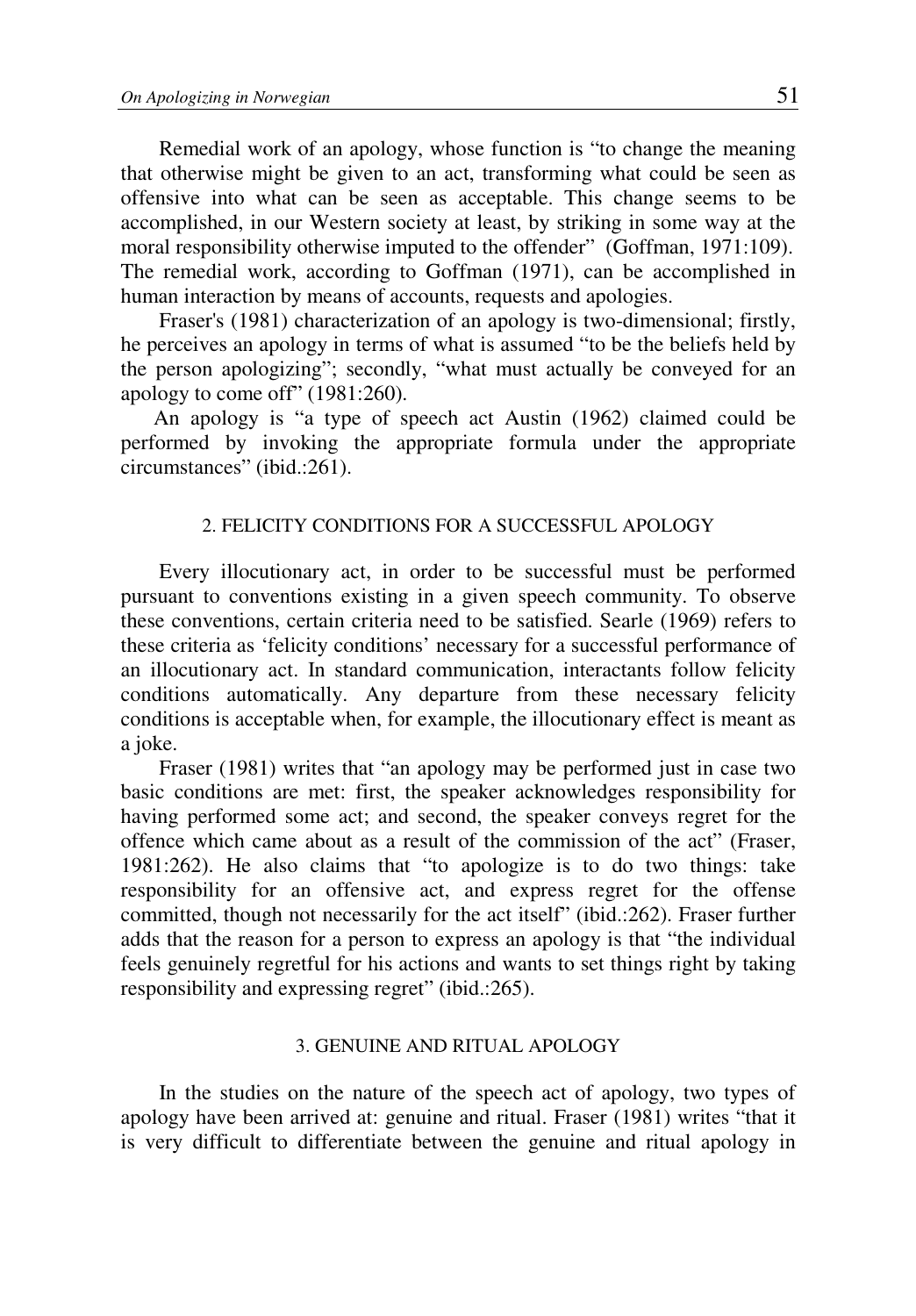many cases; in fact, an apology may often be motivated from both perspectives" (Fraser, 1981:266).

Bergman and Kasper (1993:83) add that "ritual apologies are sometimes distinguished from substantive ones by different formulae".<sup>1</sup> As the results of the present study seem to indicate, Norwegians are most likely to use *unnskyld (meg)* 'forgive me' or *om forlatelse* 'excuse me', or even the English *sorry* when they wish to perform a ritual apology while more genuine, or as Bergman and Kasper (ibid) call it, a 'substantive apology' is most likely to be realized by means of *jeg beklager* 'I apologize' or *jeg er lei meg* 'I'm sorry'.

#### 4. APOLOGY STRATEGIES

Factors that determine the occurrence of different apology strategies are the following:

- the nature of offence:
- $\blacksquare$  the situation of the interaction:
- the familiarity of the individuals involved;
- $\blacksquare$  the sex and the age of the individuals involved.

The above strategies seem to be in concord with Goffman's (1959) 'ceremonial idiom', a term he coined to refer to sociocultural requirements that need to be fulfilled for a successful realization of a particular speech act. Apologies, just like any other speech act, may constitute a series of constraints on their successful employment and/or interpretation. Therefore, as Wolfson (1989b) contends speech acts ought to be investigated from an ethnographic perspective: i.e. information about sex, age, status, situation, culture, relationship, etc. of the conversants should be incorporated, all of which have been applied in the analysis of the data collected for the purpose of the present study.

#### 5. PITFALLS OF CROSS-CULTURAL COMMUNICATION

In the analysis of apology realizations in a given language, a series of factors ought to be taken into consideration to ensure that the speech act is realized according to the socio-linguistic rules governing a given speech community. In the analysis of the material collected in the present study, the following factors have been taken into consideration:

 $\overline{a}$ 

<sup>&</sup>lt;sup>1</sup> See Bergman and Kasper (1993:83ff) for the discussion on the nature of ritualistic and substantive apology strategies in American English.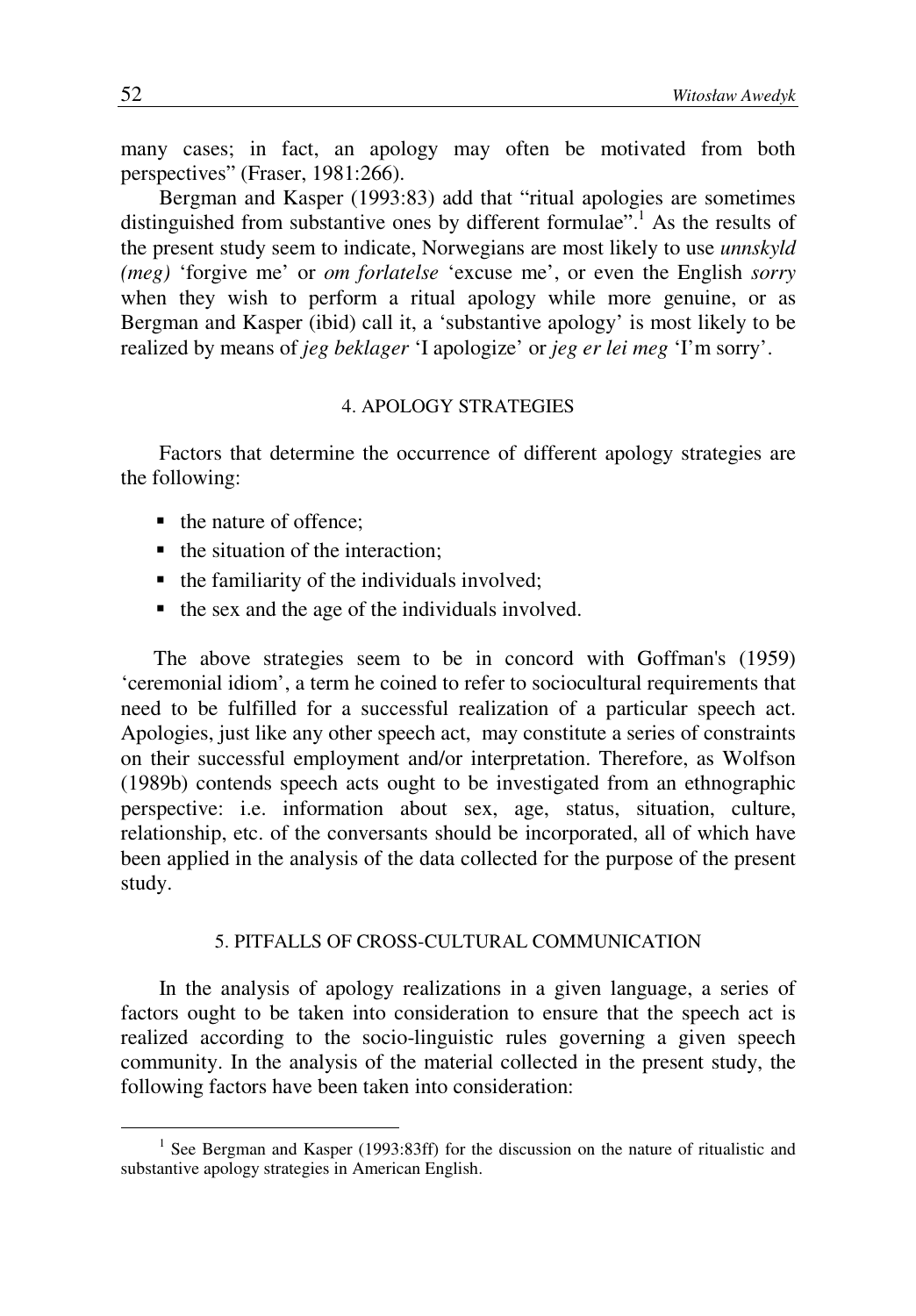- correct interpretation of the sociolinguistic context, e.g.,social distance, power relations, the level of imposition (Brown and Levinson, 1987);
- the nature of apology, e.g., whether it is ritual or genuine (Fraser, 1981);
- the necessity to apologize, i.e., whether the conversants recognize the situation as face-threatening, requiring some remedial moves;
- the notion of apology, e.g., whether apologies and obligations are culture-specific (Wolfson, Marmor and Jones, 1989);
- $\blacksquare$  the output strategies, e.g.,, how the offence is perceived and how it is reflected in the selection of the strategy (Bergman and Kasper, 1993).

#### 6. SPEECH ACT SET OF APOLOGY

Olshtain and Cohen (1983) distinguished five categories comprising the speech act set of apology, two of which are general and the remaining three situation specific. In the first group they include Searlean IFID (Illocutionary Force Indicating Device), which "contains the formulaic, routinized forms of apology (various apology verbs); and the expression of S's responsibility, which relates to the S's willingness to admit to fault" (Olshtain, 1989:157). According to Goffman, as cited by Owen (1983) and Olshtain (1989), the latter category contains subcategories which relate to "pleas for excusable lack of foresight, pleas for reduced competence and admissions of carelessness" (Owen, 1983:94, Olshtain, 1989:157). Olshtain (1989) writes that the IFID with or without the expression of S's responsibility can potentially realize an act of apology in any situation and can be used in all situations where an act of apology is called for. The situation specific categories: the explanation, the offer of repair, and the promise of forbearance, will "semantically reflect the content of the situation" (Olshtain, 1989:157). All the aforementioned categories can be modified, either to make the apology stronger intensification, or to minimize the offence or the harm caused – downgrading. While analyzing the Norwegian-language material collected for the purpose of this article, an attempt will be made to identify the characteristic features of the Norwegian speech act set of apology. This will in turn allow the present author to make general assertions about the dominating type of politeness formulas used to perform the speech act of apology in Norwegian.

#### 7. DATA COLLECTION AND METHOD

For the purpose of this article a questionnaire was distributed among a group of Norwegian college students. In total, 78 questionnaire forms were returned and after a preliminary selection 62 forms were used in the current study. In view of the specific language situation in Norway, where two written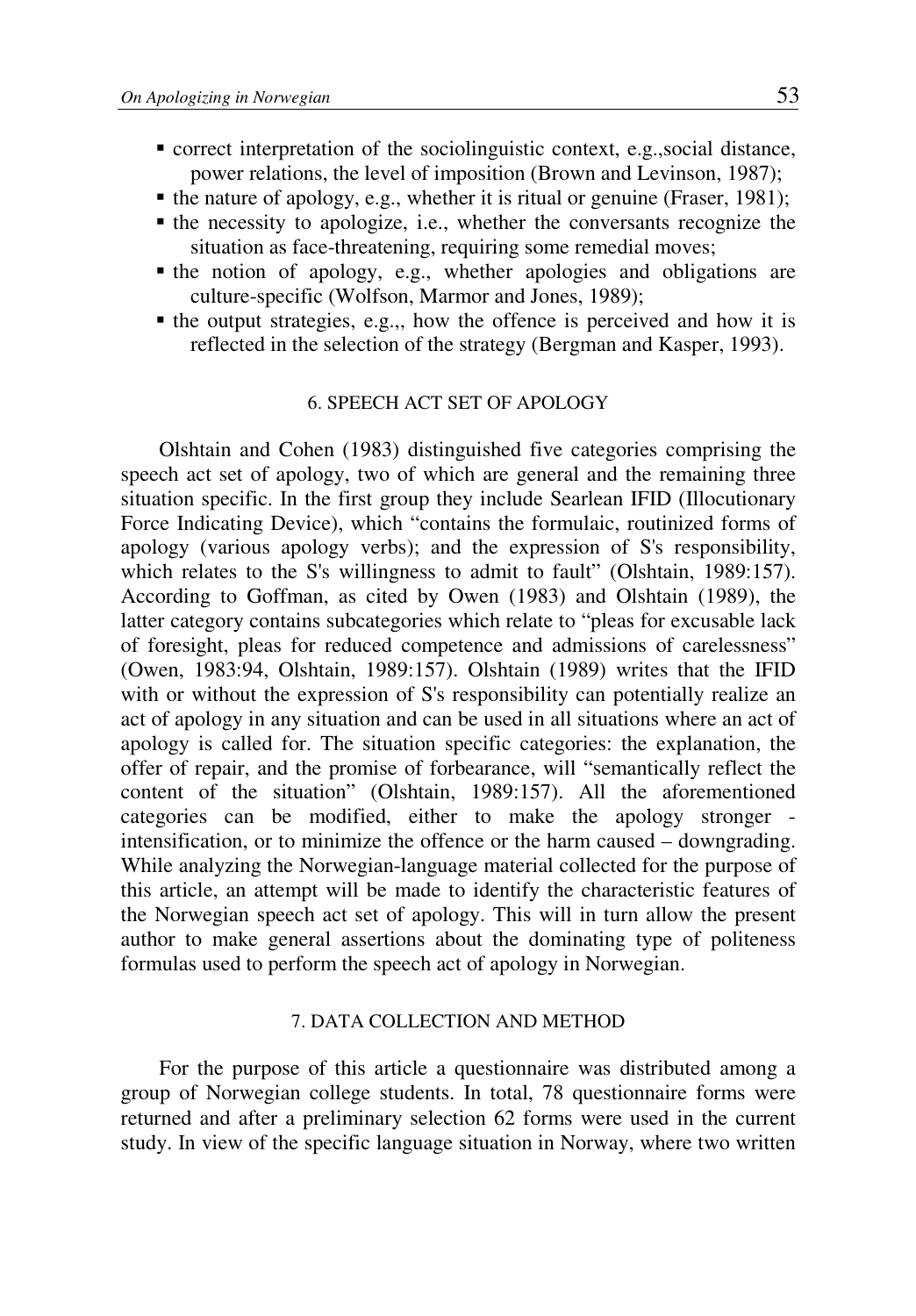standards co-exist, namely *bokmål* and *nynorsk*, only these questionnaire forms filled in the former variety have been selected for the present analysis. To elicit a representative sample of linguistic data an open Discourse Completion Test (DCT) has been used. From the available methods of data collection, DCT scenarios are most likely to yield fairly spontaneous responses which tend to bear resemblance to real life situations.

What is more, various types of DCTs have been successfully applied in earlier research projects on speech act realization (see Kasper, 2000 for a general overview of DCT types), by means of which representative corpora of comparable data in several languages have been assembled. As regards an open DCT, it usually contains brief descriptions of a certain number of situations, to which respondents are requested to react in a most natural way, providing in this way the desired speech act realization.

Also, an open DCT was deemed as the most appropriate type of a questionnaire since apologies tend to be realized by means of one turn; consequently, any issues related to features of discourse management could be easily overlooked in the method selected for the present data collection (see Ogiermann, 2009:81).

Taking all the above points into consideration, I prepared a questionnaire with five situations in which the speech act of apology ought to be applied. The situations were:

- 1. You are returning a book to a good friend of yours; your friend can see that the book is soiled and the cover is partly ripped off.
- 2. You are part of a study group working on a presentation. On the day your group is to present it in class you wake up with a high fever and decide to stay in bed. Call a member of this group and explain yourself away.
- 3. You are on a bus. You accidentally push a fellow passenger who loses balance and trips over.
- 4. Your professor agreed to meet you during her duty hours to discuss your project; you can't meet her yet because you have not even started working on it.
- 5. You're in a crowded club; as you walk towards the bar, you stumble over and knock over a drink which spills all over a girl sitting at a table.

Taking into account the selected group of informants, the situations selected for the current project were singled out on the basis of their potential occurrence in the everyday life of an average student. To elicit most varied strategies the situations differ both in terms of the social distance between the interlocutors, their age, the severity of the offence and the level of potential loss of face, with sex and social power being disregarded for the time being.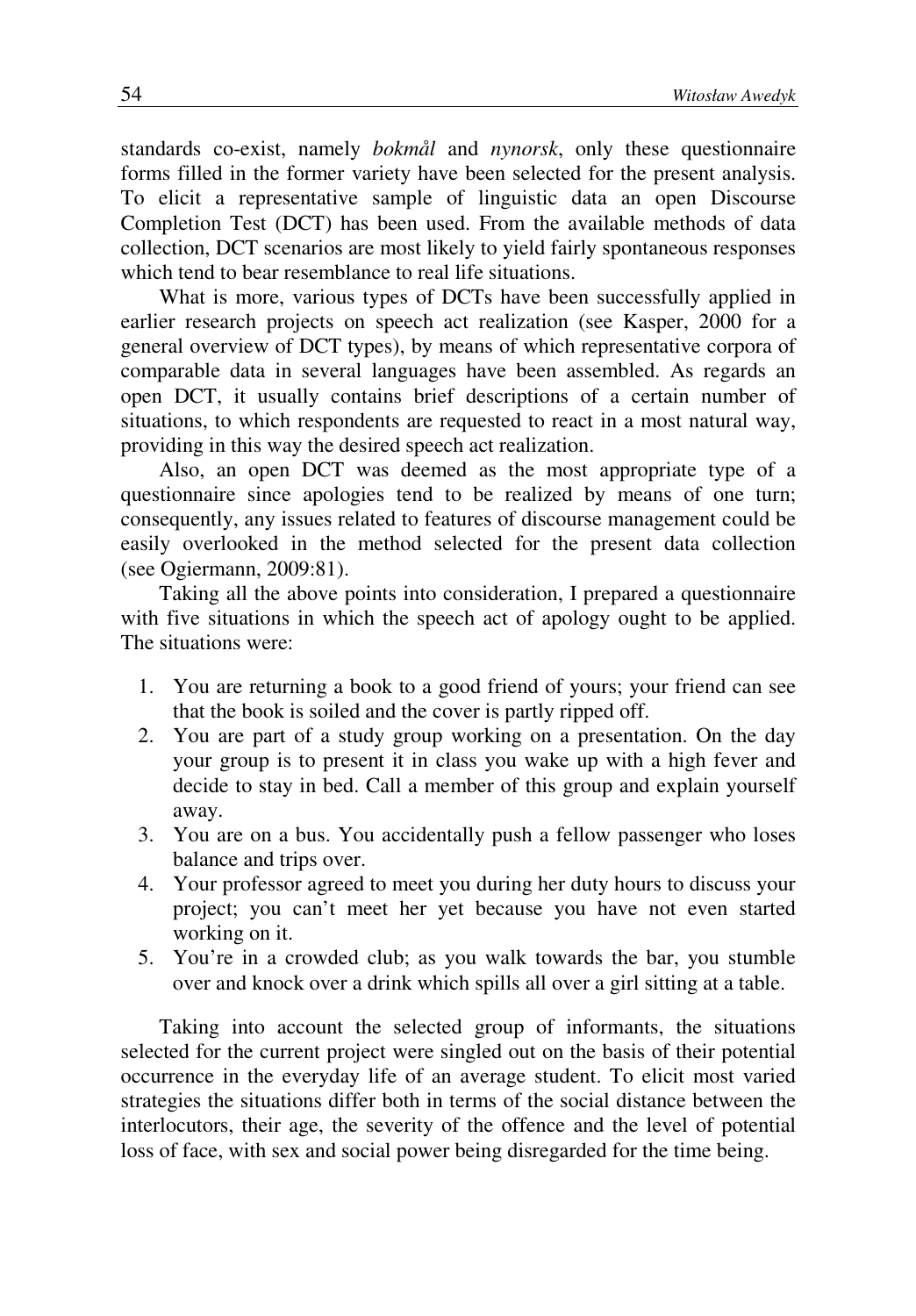# 8. IFIDs AS APOLOGY STRATEGIES IN NORWEGIAN

The collected Norwegian-language data seem to indicate that IFIDs constitute the most frequently applied apology strategy (with a total of 83% of responses).

The collected data unquestionably imply that Norwegian IFID realizations are highly routinized and can be analyzed according to the primary illocutionary force of the stylistic criteria and their pragmatic categories. Perhaps not entirely surprisingly, basic IFID categories, which, as Olshtain and Cohen (1983) suggest, hardly exhaust the combinatory potential of apology strategies a given language has, are not found to be the most frequent apology formulae applied by the respondents in the conducted project:

| <b>NAME OF IFID CATEGORY</b>   | <b>IFID REALIZATION</b>                                                                                                                            | <b>FREQUENCY OF OCCURRENCE</b> |
|--------------------------------|----------------------------------------------------------------------------------------------------------------------------------------------------|--------------------------------|
| <b>EXPRESSION OF REGRET</b>    | <i>Jeg er lei meg</i> ('I'm sorry')                                                                                                                | $9\%$                          |
| <b>OFFER OF APOLOGY</b>        | Jeg må unnskylde meg<br>('I must ask you to forgive me')<br>Jeg er nødt til å unnskylde meg<br>('I need to ask you to fogive me')                  | 5%<br>8%                       |
| <b>REQUEST FOR FORGIVENESS</b> | Unnskyld meg ('forgive me')<br>Du må unnskylde meg<br>('you must forgive me')<br>[Jeg må be deg]om forlatelse<br>('[I must ask you to] excuse me') | 23%<br>8%<br>$6\%$             |

Table 1: *Basic IFID categories and their realizations in the Norwegian-language data*

As can be seen in Table 1, all basic IFID categories have a very low frequency of occurrence, with the highest score reaching only 23%. When analyzing the distribution of these strategies among the five situations, it transpires that the formulaic Request for Forgiveness realized by means of the phrase *unnskyld meg* ('forgive me') is most frequently applied in Situation 2 and 5. From the sociolinguistic point of view, Situation 2 and 5 seem most likely to be perceived as those where an apology can be ritual, while the remaining three contexts call for a more genuine apology. To prove the above observation, the distribution of *unnskyld meg* as an apology strategy in the replies elicited from the conducted survey has been broken down into individual situations:

| • SITUATION 1 (Damaged Book)          | 8%  |
|---------------------------------------|-----|
| • SITUATION 2 (Study Group)           | 6%  |
| $\blacksquare$ SITUATION 3 (On a Bus) | 89% |
| • SITUATION 4 (Professor)             | 14% |
| $\blacksquare$ SITUATION 5 (In a Pub) | 86% |

The evidence from the tabulated data above leaves no doubt that the Norwegians reveal marked consistency in the way they perceive the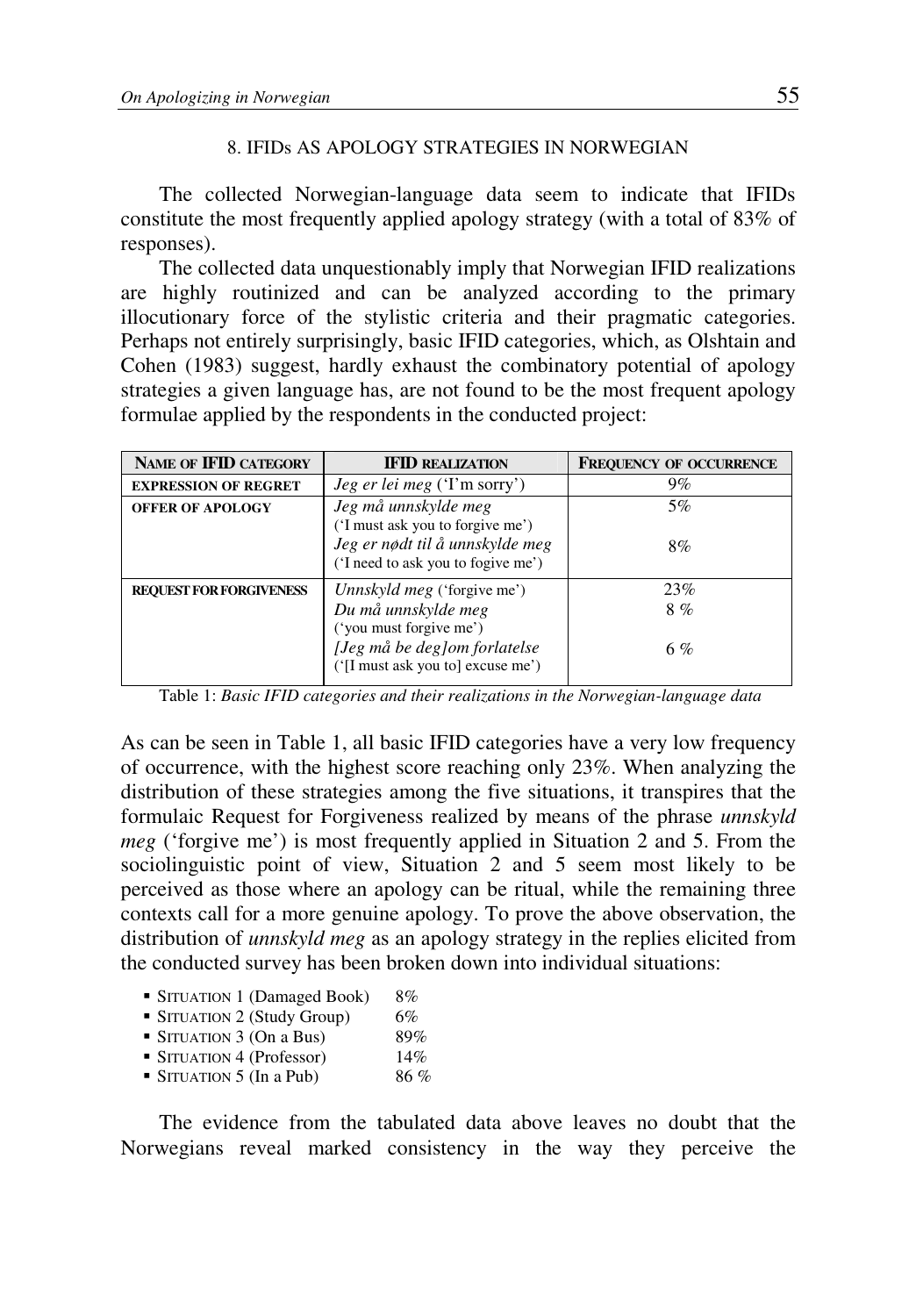illocutionary force of the selected apology strategy; namely, in situations where the severity of offence was relatively low and the potential face loss seems minimal (Situation 3 and 5), the respondents have chosen a highly conventional form of ritual apology. At the same time, the informants should feel that the remaining three contexts require a more complex strategy, since both the severity of offence and potential face loss imply that the apology ought to be genuine and, possibly, devoid of highly formulaic forms.

Nevertheless, the language material elicited from the remaining three situations also reveals a high degree of routinization with a marked preference for a very limited number of phrases used as genuine apology strategies. Consequently, it is tempting to suggest that the native speakers of Norwegian show a marked tendency to 'idiomaticise' the speech of act apology, regardless of whether the situation calls for a mere ritual apology or a more sincere one. The above observation appears to be in concord with Fraser (1981:266), who points out that in many cases the distinction between a ritual and genuine apology can be vague.

In the table below, the distribution of basic IFID realizations for genuine apologies found in Situations 1, 2, and 4, together with their frequency of occurrence, have been presented<sup>2</sup>:

| <b>SITUATION 1</b> (Damaged Book)  |                                          |                                                      |  |
|------------------------------------|------------------------------------------|------------------------------------------------------|--|
| <b>EXPRESSION OF REGRET</b>        | <b>OFFER OF APOLOGY</b>                  | <b>REQUEST FOR FORGIVENESS</b>                       |  |
| $(20\%)$<br>Jeg er lei meg         | $(20\%)$<br>Jeg må unnskylde meg         | Unnskyld meg<br>(5%)                                 |  |
|                                    | (22%)<br>Jeg er nødt til å unnskylde meg | Du må unnskylde meg<br>(5%)                          |  |
|                                    |                                          | [Jeg må be deg]om forlatelse<br>(25%)                |  |
| <b>SITUATION 2</b> (Study Group)   |                                          |                                                      |  |
| <b>EXPRESSION OF REGRET</b>        | <b>OFFER OF APOLOGY</b>                  | <b>REQUEST FOR FORGIVENESS</b>                       |  |
| Jeg er lei meg<br>(17%)            | Jeg må unnskylde meg<br>(21%)            | $(8\%)$<br>Unnskyld meg                              |  |
| Sorry,(folkens) <sup>3</sup> (15%) | Jeg er nødt til å unnskylde (12%)<br>meg | Du må unnskylde meg<br>(13%)                         |  |
|                                    |                                          | må<br>be<br>$deg$ lom $(14%)$<br> Jeg <br>forlatelse |  |

<sup>2</sup> It needs to be stressed here that the examples in Table **2** by no means exhaust the list of all basic IFID realizations identified in the collected material; for the purpose of this article, however, only the realizations with the highest frequency of occurrence have been incorporated. 3 For the discussion on the use of the English loanword *sorry* see Point 10.

 $\overline{a}$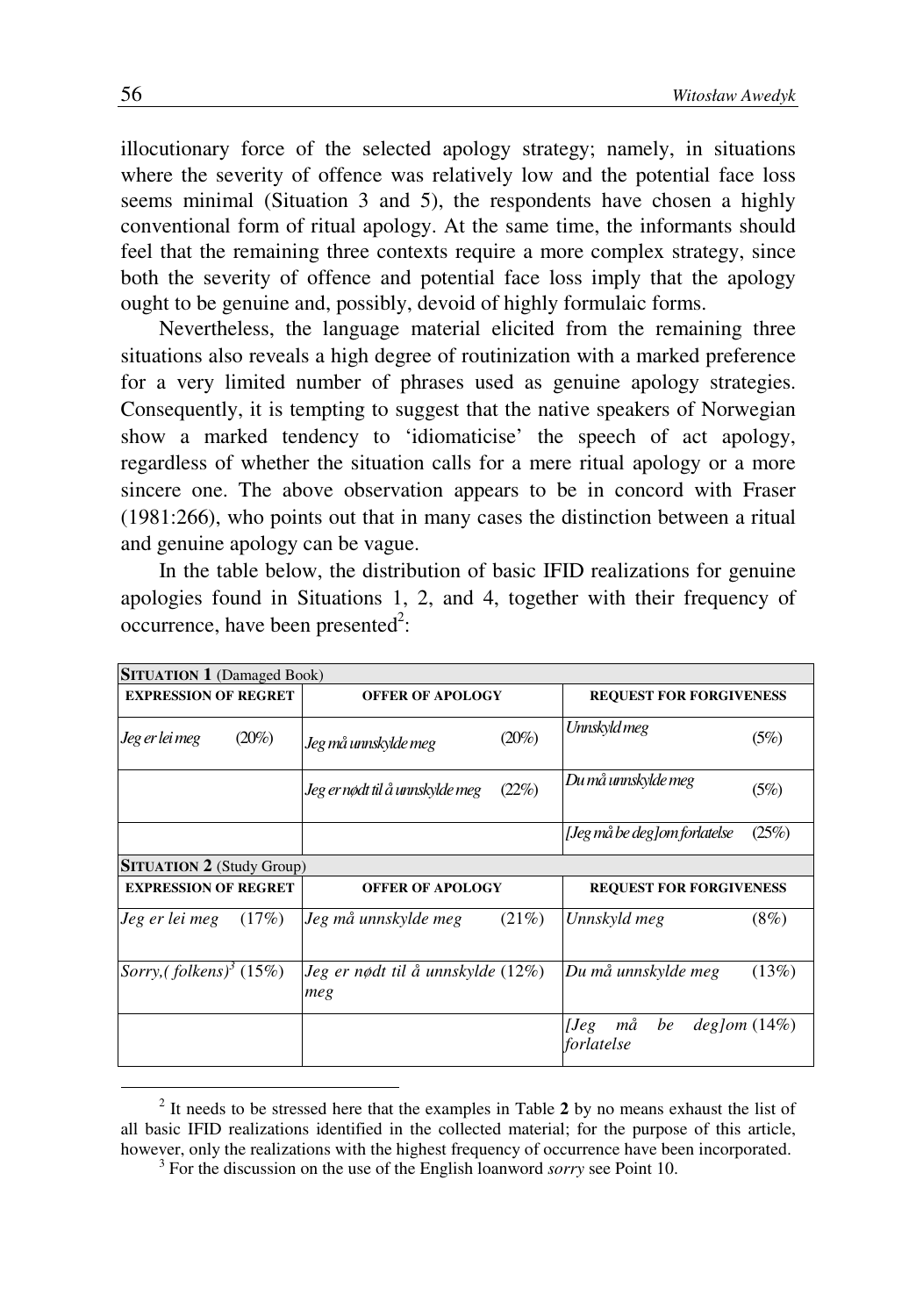| <b>SITUATION 4 (Professor)</b>                         |       |                                            |                                |                                              |
|--------------------------------------------------------|-------|--------------------------------------------|--------------------------------|----------------------------------------------|
| <b>EXPRESSION OF REGRET</b><br><b>OFFER OF APOLOGY</b> |       |                                            | <b>REQUEST FOR FORGIVENESS</b> |                                              |
| Jeg er lei meg                                         | (34%) | Jeg må unnskylde meg                       | (26%)                          | Unnskyld meg<br>$(2\%)$                      |
|                                                        |       | $Jeg$ er nødt til å unnskylde meg $(24\%)$ |                                | Du må unnskylde meg<br>(17%)                 |
|                                                        |       |                                            |                                | [Jeg $m\aa$ be deg]om $(15\%)$<br>forlatelse |

Table 2: *Genuine apology strategies in the collected Norwegian-language data*

As has been argued above, the performance of genuine apologies in the collected Norwegian-language data tends to be realized by means of a strikingly low number of expressions. Despite the fact that the Norwegian language offers a considerably wider spectrum of forms be means of which an apology could be performed, the respondents demonstrate a pronounced tendency to opt for those shown in Table 2. In consequence, the argument about the idiomaticity of apology strategies in Norwegian does seem to be justified.

# 9. INADEQUACY OF THE ORIGINAL SET OF BASIC IFIDs IN THE ANALYSIS OF ELICITED APOLOGY STRATEGIES

The above findings clearly indicate that the original model of IFID realizations cannot be successfully applied in the analysis of apology formulae as the basic IFID categories fail to fully reflect the apology strategies used in Norwegian. What is more, only one category – Request for Forgiveness - has reached a total number of more than 30% of the total. This is in accordance with the findings of Suszczyńska (2005) and Ogiermann (2009), who also found Olshtain and Cohen's model (1983) as highly insufficient.

The above results raise another important question, namely, to what extent can the collected Norwegian IFID realizations indicate a tendency in this language to use negative politeness strategies, which aim at keeping the Speaker's face intact. This is because in the collected Norwegian-language data there is evidence to suggest that basic IFIDs tend to be realized by means of rather routinized apology strategies, which in turn may indicate that the speakers of Norwegian prefer to minimize their responsibility when they are at fault.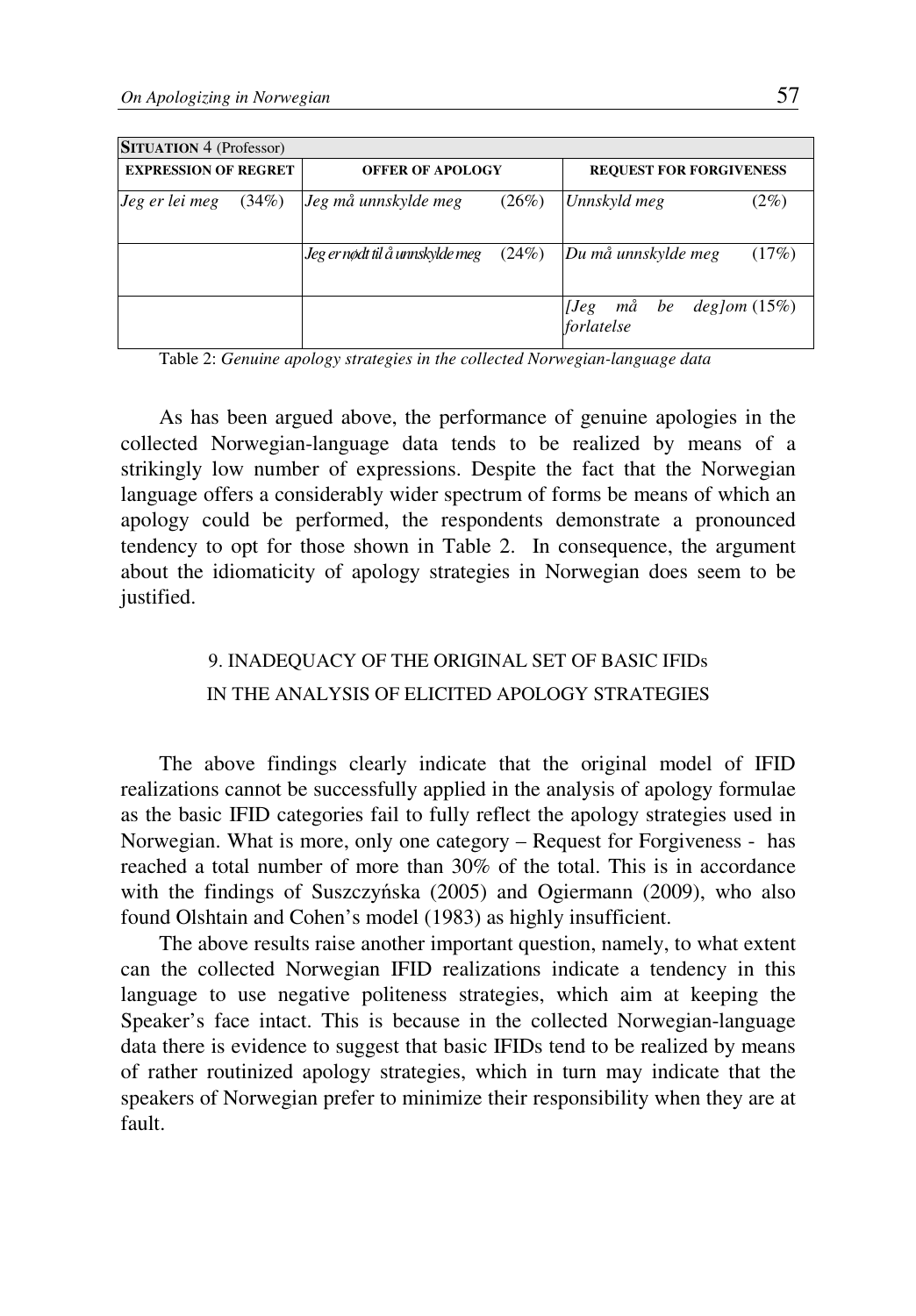# 10. EXTENDED IFID CATEGORIES AND THEIR REALIZATION IN NORWEGIAN

To make the study on apology strategies more representative, new categories need to be added to account for other strategies applied by the subjects. Following the findings of Suszczyńska (1994; 1999; 2005) and Ogiermann (2009), the original model has been extended by four new categories, namely: Performative, Conciliatory Expressions, Softeners/Intensifiers and Foreign Word:

| <b>NAME OF IFID CATEGORY</b>    | <b>IFID REALIZATION</b>                                                                                                                                                         | <b>FREQUENCY OF OCCURRENCE</b> |
|---------------------------------|---------------------------------------------------------------------------------------------------------------------------------------------------------------------------------|--------------------------------|
| <b>PERFORMATIVE</b>             | <i>Jeg beklager</i> ('I apologize')                                                                                                                                             | 64%                            |
|                                 |                                                                                                                                                                                 |                                |
| <b>CONCILIATORY EXPRESSIONS</b> | [Jeg] håper at du/dere ikke blir<br>sint på meg                                                                                                                                 | $12\%$                         |
|                                 | $(\Pi)$ hope you are not angry with me')<br>Du/Dere er vel ikke sint på meg,<br>er du/dere det?/ du/dere er ikke<br>sint på meg, vel?<br>('you're not angry with me, are you?') | 8%                             |
| <b>SOFTENERS/INTENSIFIERS</b>   | <i>Veldig</i> ('very')<br>$S\aa$ ('so')<br><i>Jeg er redd [at]</i> ('I'm afraid')                                                                                               | 56%<br>31%<br>8%               |
| <b>FOREGIN WORD</b>             | Sorry                                                                                                                                                                           | 22%                            |

Table 3: *Extended IFID categories and their realizations in the Norwegian-language data.*

The replies elicited from the survey reveal that apologies in Norwegian appear to be most frequently realized by means of the performative *jeg beklager* ('I'm apologize'). Interestingly, the above findings make Norwegian apology formulae more similar to those found in Polish (Suszczyńska, 1999; Ogiermann, 2009) than in British English (House, 1989; Aijmer, 1996; Deutschmann, 2003; Ogiermann, 2009), where *I'm sorry*, as an expression of regret has the highest frequency of occurrence. The reason why the Norwegian equivalents of the English *I'm sorry* have a very low representation in the current study may be possibly explained in the following way. Unlike the English phrase, which can function both as an apology or a mere expression of regret (Coulmas, 1981a:76), or even as an expression of compassion (Lazare,  $2004:25$ <sup>4</sup>, the Norwegian expression *jeg er lei meg*, though equally ambiguous as its English counterpart, seems to be perceived as a considerably less successful apology formula in Norwegian. British English, in contrast, makes use of this ambiguity allowing a Speaker to minimize the potential loss of his/her face in case the act of apology is not accepted by the Hearer. This, in consequence, may lead us to assume that British English seems to be far more

 $\overline{a}$ 

<sup>4</sup> See also Aijmer (1996), Cohen (1996), and Davis (2002)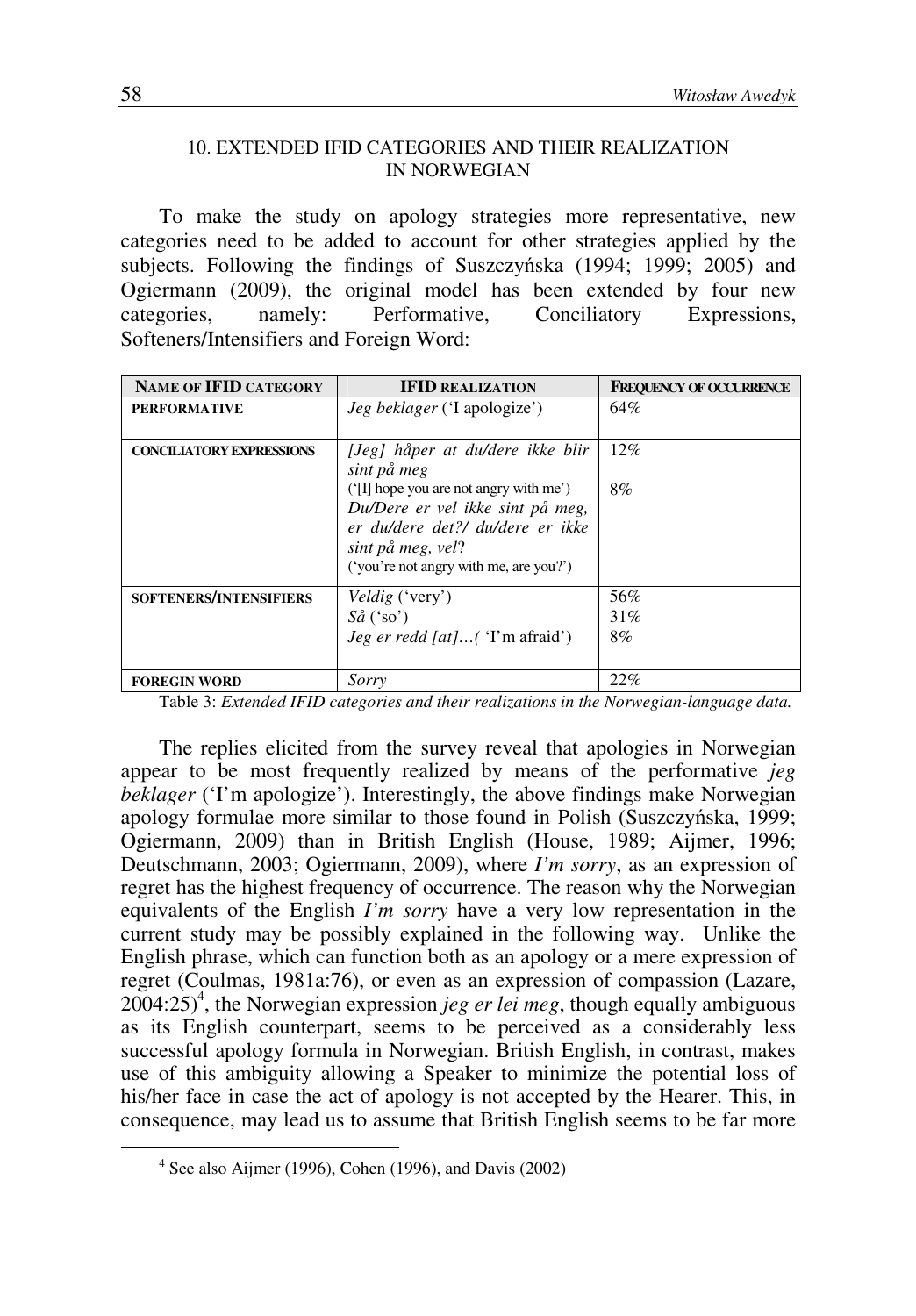$\overline{a}$ 

dependent on negative politeness strategies in the case of an apology than it is the case in Norwegian (Brown and Levinson, 1987).

A fairly low representation of Conciliatory Expressions and their conspicuously formulaic character seem to imply that Norwegian native speakers, on performing the speech act of apology, are aware of the potential wrongdoing on their side. Therefore, to avoid confrontation or face loss, they refrain from seeking reconciliation explicitly just in case the Hearer should choose to reject their attempts to apologize, which in consequence would threaten the positive face of the Speaker. What is more, the paucity of Conciliatory Expressions in the collected Norwegian-language data could arguably serve as further evidence for the assertion that Norwegian also displays a natural tendency for negative politeness strategies in its realization of the speech act of apology. Nevertheless, the way in which negative politeness strategies are used in Norwegian seem to differ from those found in British English.

As can be seen in Table 3, the category of Softeners/Intensifiers comprises as few as three entries with *veldig* 'very' recording the highest score of 56% of the total<sup>5</sup>. The fact that Softeners/Intensifiers applied by the subjects do not show any great variety or ingenuity would, again, confirm the working thesis of this study about the routinized character of IFID realizations in Norwegian.

Another interesting trend that emerges from the analysis of the data concerns a relatively high frequency of occurrence of the English lexeme *sorry*, which appears quite often in the collected replies. A similar tendency in Polish, but interestingly not in Russian, was observed by Ogiermann (2009). This finding can be interpreted in two ways. Firstly, the informants participating in both research projects were young people, who are more likely to use a direct loan from English; and secondly, the use of an English loanword may also function as an attempt to soften the severity of the offence, by means of which the Speaker may anticipate that his/her apology is immediately accepted by the Hearer.

### 11. CONCLUSIONS

Due to the limited scope of the present study, the author wishes to emphasize here that the conclusions drawn from it must only be treated as preliminary and a much more in-depth analysis, possibly on a larger sample of replies and speech act realizations, is urgently needed<sup>6</sup>.

<sup>&</sup>lt;sup>5</sup> in the collected material one can find additional examples of Softeners/Intensifiers, but since most of them are only used once or twice, I have decided not to include them in the analysis conducted for the purpose of this article

<sup>6</sup> Findings following a more thorough analysis of apology realizations of individual situations used in the current project will be presented in an upcoming article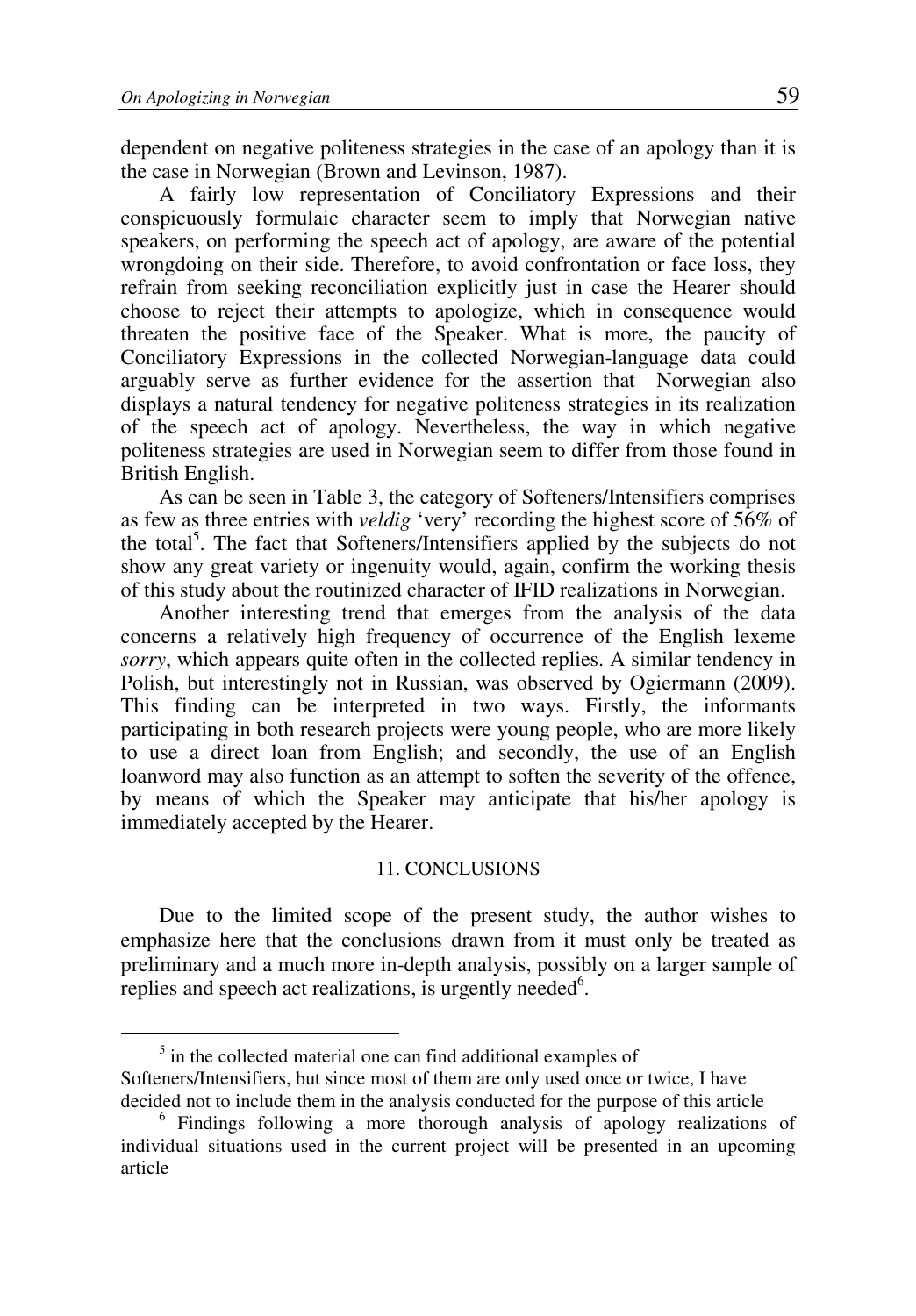Notwithstanding the above, certain tendencies, if not consistent regularities may be observed. Firstly, Norwegian demonstrates a pronounced tendency to use IFIDs in the realization of an apology (as already stated above, 83% of apology realizations in the current study have been performed by means of this strategy). This seems to be in accordance with the previous studies on the speech act of apology across languages (Olshtain and Cohen, 1983; Ożóg, 1990; Marcjanik 1995; Aijmer, 1996; Suszczyńska, 1999; Ogiermann, 2009).

Secondly, the collected data seem to suggest that the apology strategies used by the respondents were rather formulaic, which, in consequence, bears testimony to the working thesis of this article about the high level of 'routinization' of apologies in Norwegian.

Thirdly, the findings also clearly indicate that Norwegian uses many negative politeness strategies in its realizations of the speech act of apology. Notwithstanding the above, strategies typical of positive politeness have are also present in the Norwegian-language data collected for the purpose of this article.

Interestingly, the strategies used by the respondents sometimes bear resemblance to those identified in the studies on British English (Aijmer, 1996; Cohen, 2002; Deutschmann, 2003), but also to those found in Polish (Suszczyńska, 1999; 2005, Ogiermann 2009), where the former shows a strong preference for negative politeness strategies while the latter tends to opt for positive politeness strategies.

The above observation may lead us to assume that the concept of positive and negative politeness cultures, though criticized by many researchers (Eelen, 2001; Mills, 2003; Watts, 2003) still ought to be given a substantial amount of attention as it can provide a deeper insight into the pragmalinguistic diversity of languages.

#### **REFERENCES**

- Aijmer, Karin, 1996. *Conversational Routines in English. Convention and Creativity*. London: Longman.
- Bergman, Marc L. and Kasper, Gabrielle, 1993. "Perception and performance in native and nonnative apology". In: Kasper, G. and Shoshana Blum-Kulka (eds.). pp. 82-107.
- Blum-Kulka, Shoshana et al. (eds.). 1989. *Cross-Cultural Pragmatics: Requests and Apologies*. Norwood, NJ: Ablex.
- Brown, Penelope & Stephen Levinson. 1987. *Politeness: Some universals in language usage*. Cambridge: Cambridge University Press.
- Cohen, Andrew D. 1996 "Speech acts". In: Lee Mckay S. and Nancy H. Hornberger (eds.), pp. 383-420.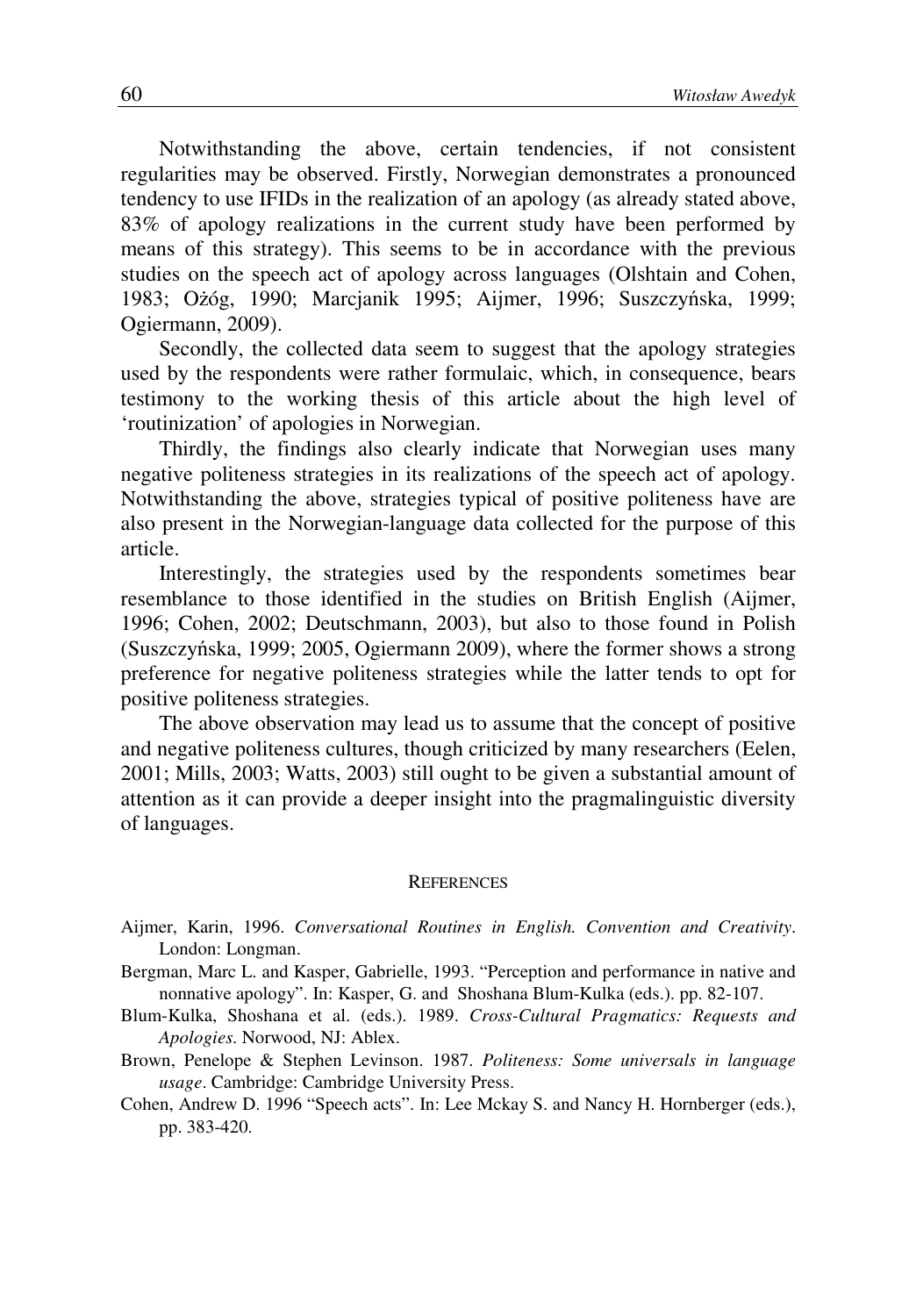- Coulmas, Florian, 1981a. "Poison to Your Soul Thanks and Apologies Contrastively Viewed". In: Coulmas, F. (ed.), pp. 69-91.
- (ed.). 1981b. *Conversational Routine. Explorations in Standardized Communication Situations and Prepatterned Speech*. The Hague: Mouton Publishers.
- Davis, Paul. 2002. "On Apologies". *Journal of Applied Philosophy 19*, pp. 169-173.
- Deutschmann, Mats. 2003. *Apologising in British English*. Umeå: Umeå Universitet.
- Edmondson, Willis J. 1981. "On Saying You're Sorry", in Coulmas, F. (ed.), pp. 273-288.
- Eelen, Gino. 2001. *A Critique of Politeness Theories*. Manchester: St. Jerome Publishing.
- Fraser, Bruce. 1981. "On Apologizing". In: Coulmas, F. (ed.), pp. 259-271.
- Goffman, Erving. 1959. *The presentation of self in everyday life*. Garden City, NY: Doubleday.
- 1971. *Relations in Public.* New York: Harper.
- Kasper, Gabriele & Shoshana Blum-Kulka (eds.). 1993. *Interlanguage and Pragmatics*. New York, Oxford: Oxford University Press.
- Kasper, Gabriele. 2000. "Data collection in pragmatics research". In: Spencer-Oetey, H. (ed.), pp. 316-341.
- Lazare, Aaron. 2004. *On Apology*. Oxford: Oxford University Press.
- Lee Mckay Sandra and Nancy H. Hornberger (eds.). 1996. *Sociolinguistics and Language Teaching*. Cambridge: Cambridge University Press.
- Marcjanik, Małgorzata. 1995. "Funkcje komunikacyjne performatywu przepraszam." *Poradnik J*ę*zykowy 2*, pp. 22-30.
- Mills, Sara. 2003. *Gender and Politeness*. Cambridge: Cambridge University Press.
- Ogiermann, Eva. 2009. *On Apologising in Negative and Positive Politeness Cultures*. Amsterdam/Philadelphia: John Benjamins.
- Olshtain, Elite. 1989. "Apologies Across Languages". In: Blum-Kulka, S. et al. (eds.), pp. 155-173.
- Owen, Marion. 1983. *Apologies and remedial interchanges*. Berlin: Mouton de Gruyter.
- Olshtain, Elite & Andrew D. Cohen. 1983. "Apology: A Speech act set". In: Wolfson, N. and Elliot Judd (eds.), pp. 18-35.
- Ożóg, Kazimierz. 1990. *Zwroty Grzeczno*ś*ciowe Współczesnej Polszczyzny Mówionej (Na Materiale J*ę*zyka Mówionego Mieszka*ń*ców Krakowa)*. Kraków: PWN.
- Searle, John R. 1969. *Speech acts*. Cambridge: Cambridge University Press.
- 1976, "A classification of illocutionary acts". In: *Language in Society, 5*, 1-23.
- Spencer-Oetey, Helen (ed). 2000. *Culturally Speaking: Managing Rapport through Talk across Cultures*. London: Continuum.
- Suszczyńska, Małgorzata, 1994. "A study in intercultural pragmatics: Apology". *Studies in Applied Linguistics 1*: 111-122.
- 1999. "Apologizing in English, Polish and Hungarian: Different languages, different strategies". *Journal of Pragmatics 31*, pp. 1053-1065.
- 2005, "Apology routine formulae in Hungarian: Different languages, different strategies". *Acta Linguistica Hungarica 52*, pp. 77-116.
- Watts, Richard J. 2003. *Politeness*. Cambridge: Cambridge University Press.
- Wolfson, Nessa and Elliot Judd (eds.). 1983. *Sociolinguistics and language acquisition*. Rowley, MA: Newbury House.
- Wolfson, Nessa. 1989. "An in-depth analysis of speech act behavior". *Perspectives: Sociolinguistics and TESOL*. Cambridge MA: Newbury House, pp. 109-124.